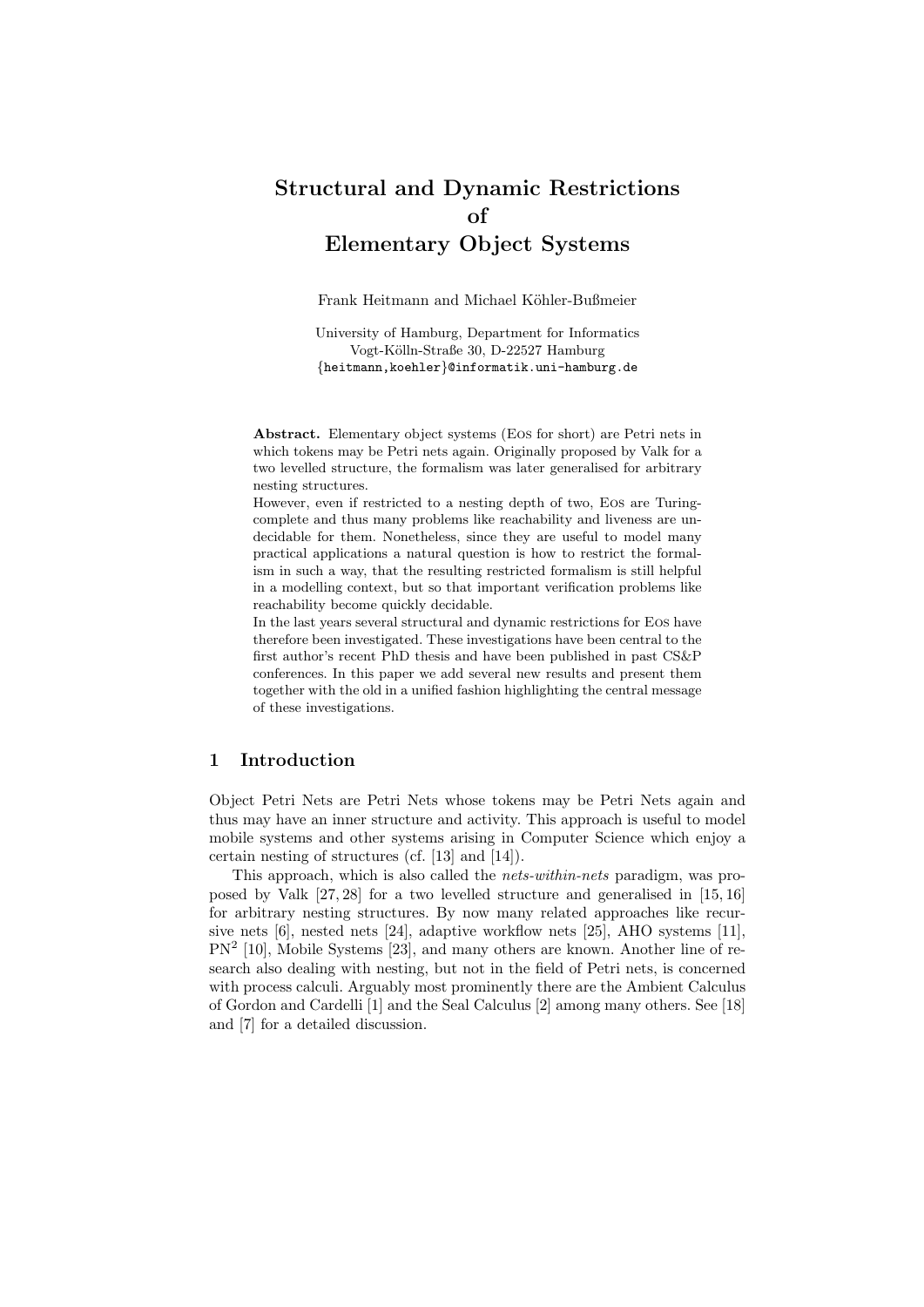Unfortunately even if restricted to a two level structure as in elementary object systems, the formalism is Turing-complete. A natural question is how to restrict the formalism in such a way, that the resulting restricted formalism is still helpful in a modelling context, but so that important verification problems like reachability become quickly decidable. This "borderline" between modelling power and fast algorithms is in the case of  $p/t$  nets usually drawn at free choice Petri nets.

In the following we survey several structural restrictions for Eos and give results concerning the complexity of the reachability problem. Since we conclude, that even in very restricted cases the reachability problem becomes practically hard to decide, we then survey dynamic restrictions of Eos, most notably a safeness notion. Here, too, we focus on the complexity on the reachability problem.

The following section gives fundamental definitions of Eos. In Section 3 we survey results on structural restrictions and in Section 4 we survey results on dynamic restrictions. The paper ends with a summary of these results and a conclusion.

In the following we assume basic knowledge of Petri nets, see e.g. [26] and of Eos, see e.g. [18]. We do not define all notions rigorously here due to space restrictions, but all notions and an in-depth study can be found in [7].

## **2 Fundamentals**

An elementary object system (Eos) is composed of a system net and a set of object nets where each of these nets is a  $p/t$  net. While the object nets use the usual black tokens, the system net's places are marked with either black tokens or object nets. For this each place of the system net is typed with an object net with the meaning the only object nets of these type may rest on that place. Additionally each transition may be labelled with a channel. The meaning here is that transitions with the same label may only fire synchronously.

**Definition 1 (EOS).** An elementary object system (EOS) is a tuple  $OS =$  $(\hat{N}, \mathcal{N}, d, l)$  *such that:* 

- *1.*  $\widehat{N}$  *is a p/t net, called the system net.*
- *2. N is a finite set of disjoint p/t nets, called* object nets*.*
- *3.*  $d : \hat{P} \to \mathcal{N}$  *is the typing of the system net places.*
- *4.*  $l = (\hat{l}, (l_N)_{N \in \mathcal{N}})$  *is the labelling.*

*An* Eos with initial marking is a tuple  $OS = (\hat{N}, \mathcal{N}, d, l, \mu_0)$  where  $\mu_0 \in \mathcal{M}$ *is the initial marking.*

A system net transition may be labelled with a channel for each object net. Where an object net transition is only labelled with one channel. If for example a system net transition  $\hat{t}$  is labelled with channel  $c_1$  for the object net  $N_1$  and with channel  $c_2$  for object net  $N_2$ , then  $\hat{t}$  may only fire, if it is possible to *synchronously* fire a transition in  $N_1$  which is labelled with channel  $c_1$  and if it is possible to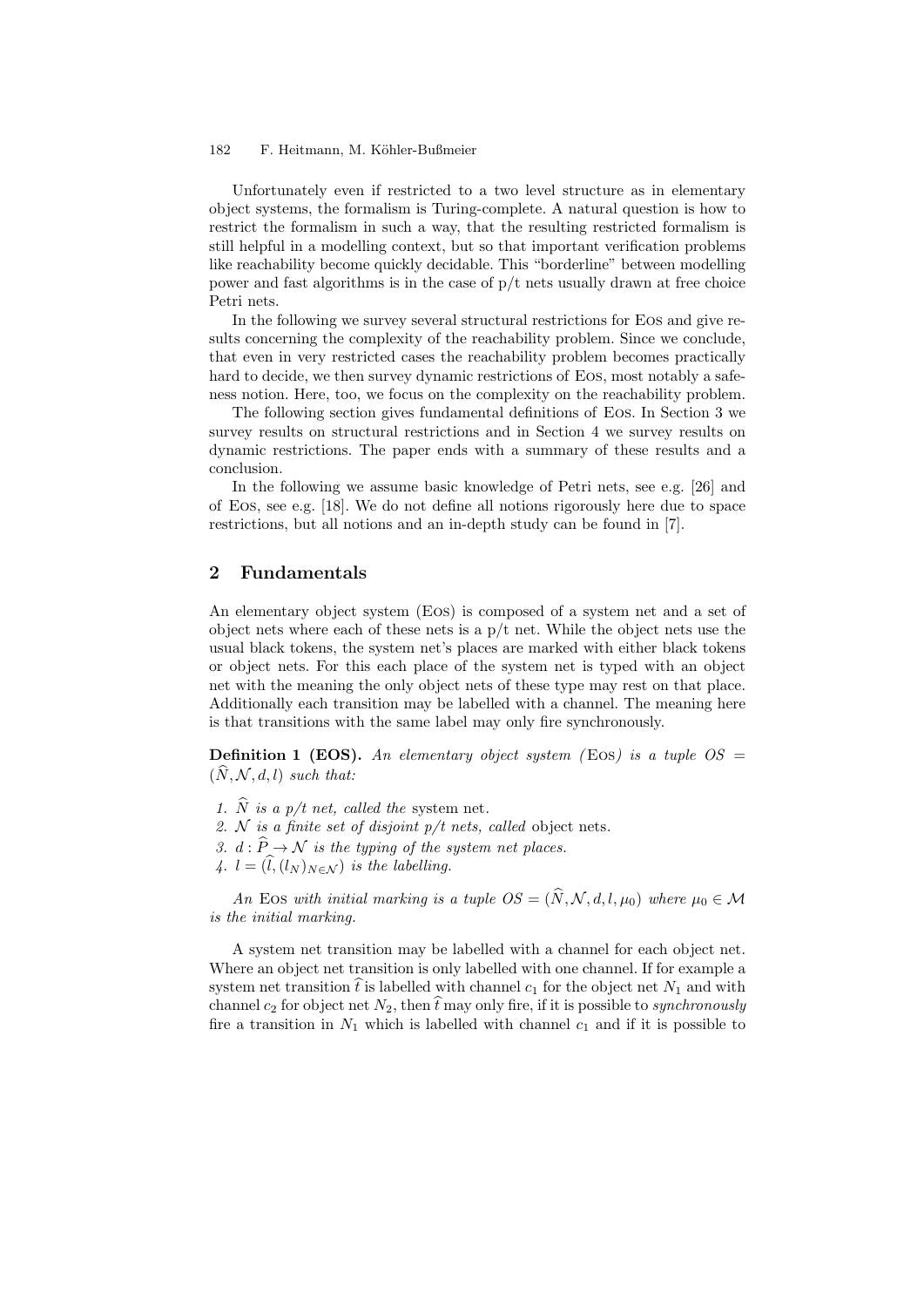synchronously fire a transition in  $N_2$  which is labelled with channel  $c_2$ . Firing may also happen system-autonomously (an unlabelled system net transition fires independently from any object net transition) or object-autonomously (firing of an unlabelled object net transition)

A formal treatment can be found in e.g. [9]. We only give an example here to illustrate the main points of the firing rule.

*Example 1.* Figure 1 shows an EOS with the system net  $\dot{N}$  and the object nets  $\mathcal{N} = \{N_1, N_2\}$ . The system has four net-tokens: two on place  $p_1$  and one on  $p_2$ and  $p_3$  each. The net-tokens on  $p_1$  and  $p_2$  share the same net structure, but have independent markings.



**Fig. 1.** An Elementary Object Net System

Formally we have the system net  $\hat{N} = (\hat{P}, \hat{T}, \textbf{pre}, \textbf{post})$  with the places and transitions given by  $\hat{P} = \{p_1, \ldots, p_6\}$  and  $\hat{T} = \{t\}$ , the object net  $N_1 =$  $(P_1, T_1, \textbf{pre}_1, \textbf{post}_1)$  with  $P_1 = \{a_1, b_1\}$  and  $T_1 = \{t_1\}$  and the the object net  $N_2 = (P_2, T_2, \textbf{pre}_2, \textbf{post}_2)$  with  $P_2 = \{a_2, b_2, c_2\}$  and  $T_2 = \{t_2\}$ . The typing is given by  $d(p_1) = d(p_2) = d(p_4) = N_1$  and  $d(p_3) = d(p_5) = d(p_6) = N_2$ .

We have two channels  $ch_1$  and  $ch_2$ . The labelling function  $\hat{l}$  of the system net is defined by  $\hat{l}(t)(N_1) = ch_1$  and  $\hat{l}(t)(N_2) = ch_2$ . The labelling  $l_{N_1}$  of the first object net is defined by setting  $l_{N_1}(t_1) = ch_1$ . Similarly,  $l_{N_2}$  is defined by  $l_{N_2}(t_2) = ch_2.$ 

There is only one (synchronous) event:  $\Theta = \Theta_l = \{t[N_1 \mapsto t_1, N_2 \mapsto t_2]\}.$ The event is also written shortly as  $t[t_1, t_2]$ .

The initial marking  $\mu$  has two net-tokens on  $p_1$ , one on  $p_2$ , and one on  $p_3$ :

$$
\mu = p_1[a_1 + b_1] + p_1[0] + p_2[a_1] + p_3[a_2 + b_2]
$$

Note that for Figure 1 the structure is the same for the three net-tokens on  $p_1$ and  $p_2$  but the net-tokens' markings are different.

The marking  $\mu$  enables  $t[N_1 \mapsto t_1, N_2 \mapsto t_2]$  in the mode  $(\lambda, \rho)$ , where

$$
\mu = p_1[\mathbf{0}] + p_1[a_1 + b_1] + p_2[a_1] + p_3[a_2 + b_2] = p_1[\mathbf{0}] + \lambda
$$
  
\n
$$
\lambda = p_1[a_1 + b_1] + p_2[a_1] + p_3[a_2 + b_2]
$$
  
\n
$$
\rho = p_4[a_1 + b_1 + b_1] + p_5[\mathbf{0}] + p_6[c_2]
$$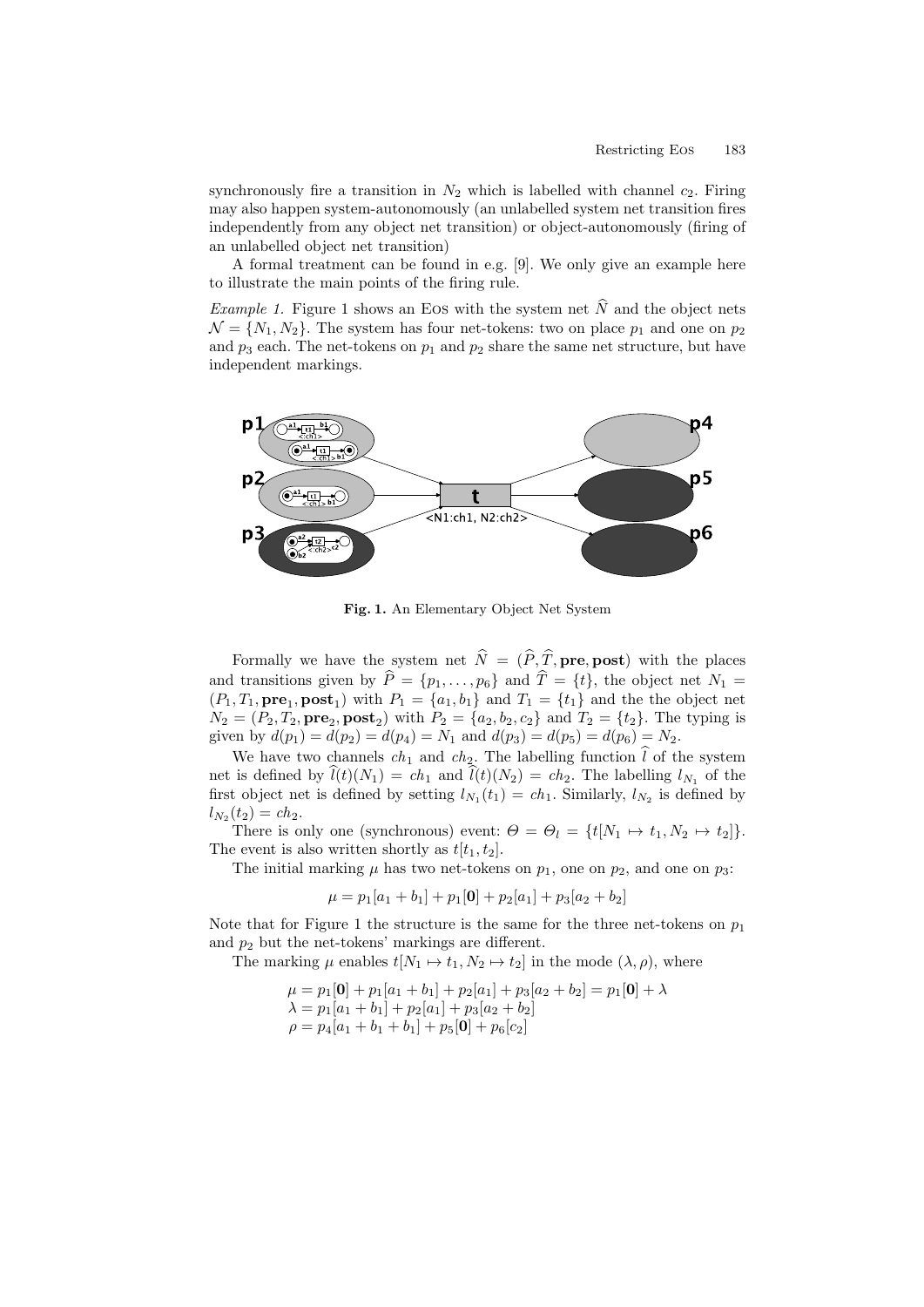

**Fig. 2.** The EOS of Figure 1 illustrating the projections  $\Pi_N^2(\lambda)$  and  $\Pi_N^2(\rho)$ 

The net-tokens' markings are added by the projections  $\Pi_N^2$  resulting in the markings  $\Pi_N^2(\lambda)$ . The sub-synchronisation generate  $\Pi_N^2(\rho)$ . (The results are shown above and below the transition  $t$  in Figure 2.) After the synchronisation we obtain the successor marking  $\mu'$  with net-tokens on  $p_4$ ,  $p_5$ , and  $p_6$  as shown in Figure 2:

$$
\mu' = (\mu - \lambda) + \rho = p_1[\mathbf{0}] + \rho = p_1[\mathbf{0}] + p_4[a_1 + b_1 + b_1] + p_5[\mathbf{0}] + p_6[c_2]
$$

For general Eos the following theorem holds due to Köhler-Bußmeier [12].

**Theorem 1 (K¨ohler 2007).** Eos *can simulate* 2*-counter machines. Important problems like reachability and liveness are thus undecidable.*

In the following two sections we focus on introducing structural and dynamic restrictions that result in a decidable reachability problem.

## **3 Structural Restrictions**

The main reason why Eos are Turing-complete is a null-test that is possible due to the firing rule. In Figure 3 the system net transition  $\hat{t}_1$  is not able to fire: the object net in the preset has a token on place  $a_1$ . This token would have to be distributed among the places of the same object net type in the postset of  $\hat{t}_1$ , but there is no such place. The transition  $\hat{t}_2$  to the right may fire. The object net's marking is **0** and so there are no tokens that need to be distributed.

*Conservative* Eos avoid this by demanding that each object net type that appears in the preset of a system net transition also appears in the postset of that transition.

**Definition 2 (Conservative Eos).** *A typing is called* conservative *iff*

$$
(d(\bullet \hat{t}) \cup \{ \bullet \}) \subseteq (d(\hat{t}^{\bullet}) \cup \{ \bullet \}),
$$

*i.e. each object net type that appears in the preset of*  $\hat{t}$  *also appears in its postset. An* Eos *is* conservative *iff its typing d is.*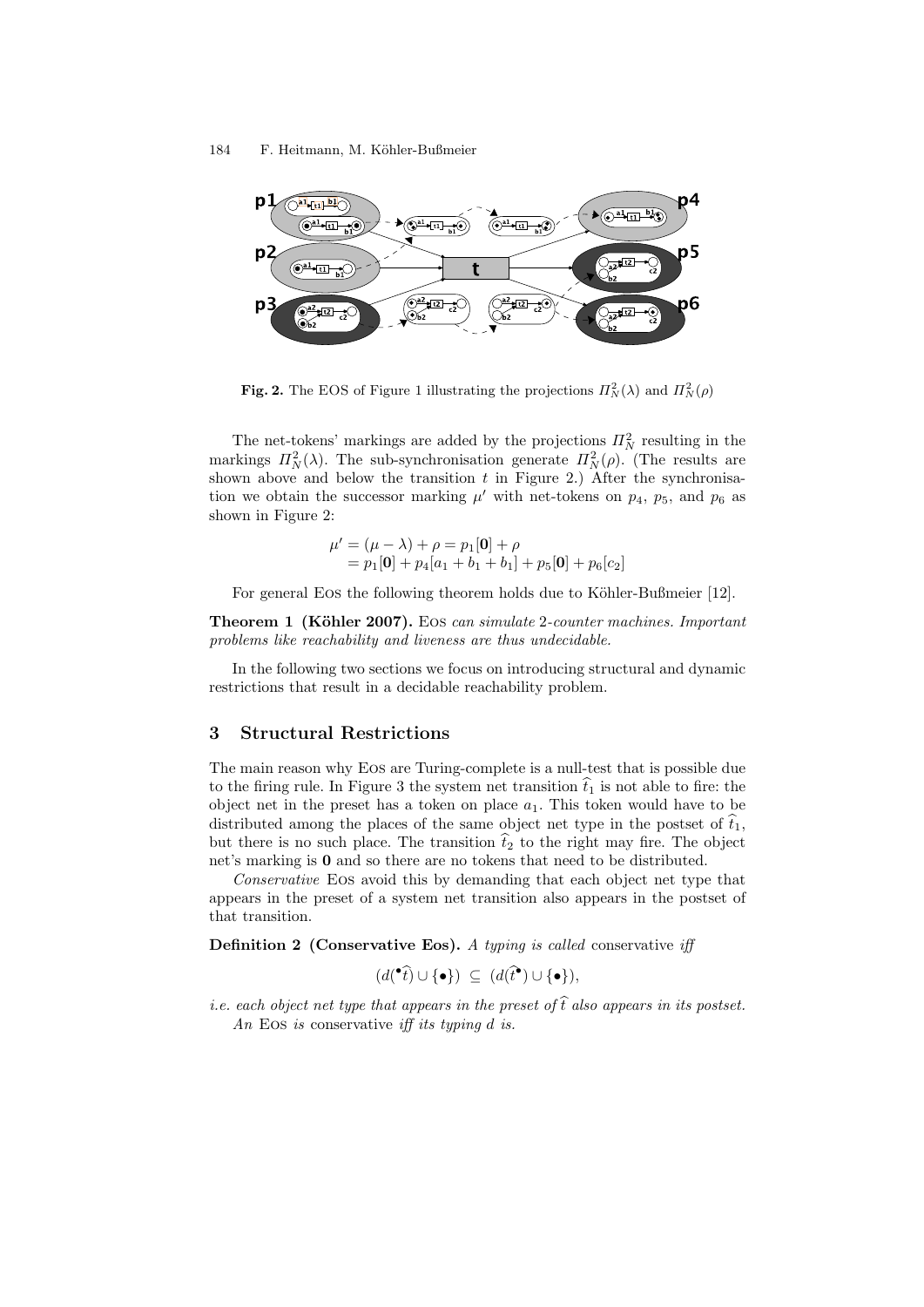

**Fig. 3.** The transition  $\hat{t}_1$  is disabled,  $\hat{t}_2$  is enabled.

While boundedness and coverability become decidable for conservative Eos, reachability and liveness remain undecidable. This was proven in [12] and [21].

**Theorem 2.** *For conservative* Eos *boundedness and coverability are decidable, while reachability and liveness are undecidable.*

The idea in the definition of conservative Eos can be strengthen further by demanding that each object net type appears exactly once in the preset and the postset of a system net transition or does not appear at all. This leads to *generalised state machines* (GSM) which are suitable to model many practical applications, since each object net can be seen as a physical entity.

**Definition 3** (Generalised State Machines). Let  $G = (\hat{N}, \mathcal{N}, d, l, \mu_0)$  be an EOS. *G is a* generalised state machine *(GSM) iff for all*  $N \in \mathcal{N} \setminus \{N_{\bullet}\}\$ 

1. 
$$
\forall \hat{t} \in T : |\{\hat{p} \in \hat{\bullet} \hat{t} | d(\hat{p}) = N\}| = |\{\hat{p} \in \hat{t} \bullet | d(\hat{p}) = N\}| \le 1
$$
  
2.  $\sum_{\hat{p} \in \hat{P}, d(\hat{p}) = N} \Pi^1(\mu_0)(\hat{p}) \le 1$ 

*holds.*

 $\mathbb{Z}$ 

In  $[17]$ ) it was shown that for each GSM a  $p/t$  net, called reference net, can be easily constructed from which decidability results follow (see [12] and [17]).

**Theorem 3.** *The reachability problem is decidable for generalised state machines.*

While this is a first positive result, the set of transitions is defined by the set of events of the GSM and the size of this set can become exponential in the size of the GSM.

**Lemma 1** ([8], [9]). Let  $|T| := max\{|T_N| | N \in \mathcal{N}\}\$  then  $|\Theta| \leq |T| \cdot |T|^{|N|}$ .

Given a GSM it might thus be very expensive to construct its reference net. This exponential blow up stems from the fact that in a GSM a *m* : *n*synchronisation between the system net and the object nets exists, i.e. if there are *m* system net transitions labelled with channel *c* for object net  $N_1$  and if in  $N_1$  *n* transitions are labelled with channel *c* then each of the *m* system net transitions may fire synchronously with each of the *n* object net transitions, resulting in  $m \cdot n$  different events.

To prevent this, we introduced deterministic GSMs and Eos in [8] (see also [9]).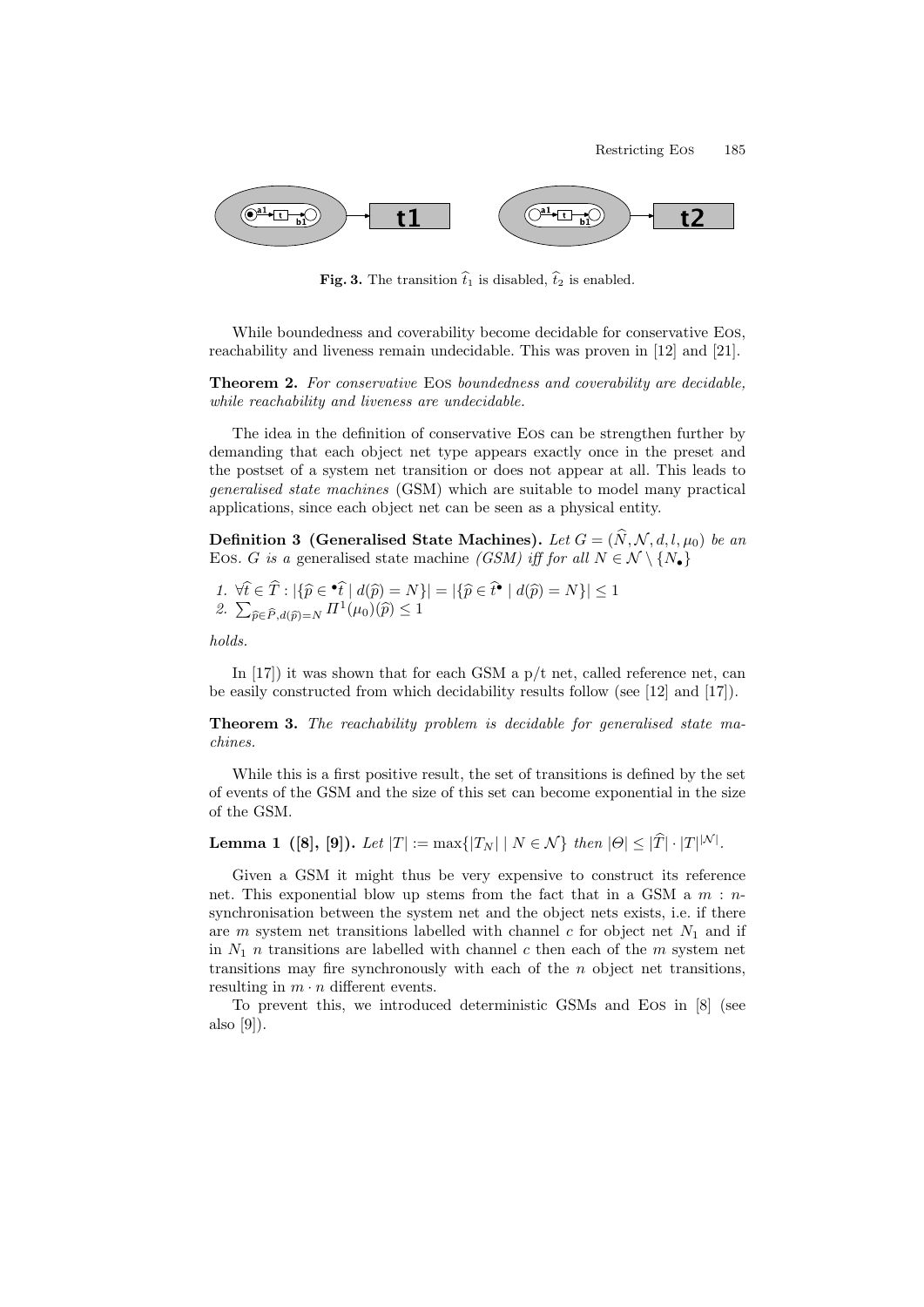**Definition 4 (Deterministic and Strongly Deterministic Eos).** *A* Eos *OS* is called deterministic *if for each*  $N \in \mathcal{N}$  *and every two transitions*  $t, t' \in T_N$ ,  $t \neq t'$  with  $l_N(t) \neq \tau \neq l_N(t'),$   $l_N(t) \neq l_N(t')$  holds, i.e. if the labels for all all  $t \in T_N$  *with*  $l_N(t) \neq \tau$  *are pairwise different.* 

*OS is* strongly deterministic *if OS is deterministic and additionally for all*  $\hat{t}$  *and*  $N$  *with*  $\hat{l}(\hat{t})(N) \neq \tau$  *the labels*  $\hat{l}(\hat{t})(N)$  *are pairwise different.* 

Thus, in a deterministic Eos or GSM each channel is used at most once in each object net (resulting in a *m* : 1-synchronisation). In a strongly deterministic Eos or GSM each channel is additionally used at most once in the system net (resulting in a 1 : 1-synchronisation).

For Eos the definition of determinism does not significantly reduce the power of the formalisms introduced so far, namely of Eos or conservative Eos.

**Theorem 4 ([7]).** *The reachability problem for strongly deterministic, deterministic and general* Eos *is undecidable - even if the* Eos*is conservative.*

However, for GSMs the size of the events and thus the size of the reference net is reduced considerably.

**Lemma 2** ([7]). Let  $G = (\hat{N}, \mathcal{N}, d, l, \mu_0)$  be a deterministic or strongly deter*ministic GSM, then*  $|\Theta|$  *is bounded above by*  $|\widehat{T}| + \sum_{N \in \mathcal{N}} |T_N|$ *.* 

However, strongly deterministic GSMs can still simulate p/t nets and thus the reachability problem remains ExpSpace-hard.

**Theorem 5** ([7]). *Every p/t net system*  $N$  *can be simulated by a strongly deterministic GSM G<sup>N</sup> .*

**Corollary 1 ([7]).** *The reachability problem for strongly deterministic, deterministic and general GSMs is* ExpSpace*-hard.*

Due to this results further structural restrictions are necessary to reduce the complexity of the reachability problem. Several structural restrictions known from  $p/t$  nets are carried over to GSMs and investigated in [8], [9], [21], and [7].

The results are summarised in Table 1. ttGSMs, ppGSMs, ptGSMs, and tpGSMs are GSMs where the system net and/or the object nets are restricted to be T-nets or P-nets. In ptGSMs the system net is a P-net and the object nets are T-nets and in tpGSMs the system net is a T-net and the object nets are Pnets. Despite being rather simple in the case of p/t nets, it is evident in Table 1, that the reachability problem becomes hard in the case of object nets due to the synchronisation between the system net and the object nets. Most notably in the case of ppGSMs where all participating nets are P-nets and thus similar to finite automata, the reachability problem is already PSpace-complete.

acGSMs are GSMs where all nets are acylic and fcGSMs are GSMs where all nets are free-choice nets. For cfGSMs the definition of conflict-freedom has to be adapted, because it is not enough to demand a similar structural restrictions as for  $p/t$  nets if one wants to structurally rule out conflicts (cf. [8] and [7]).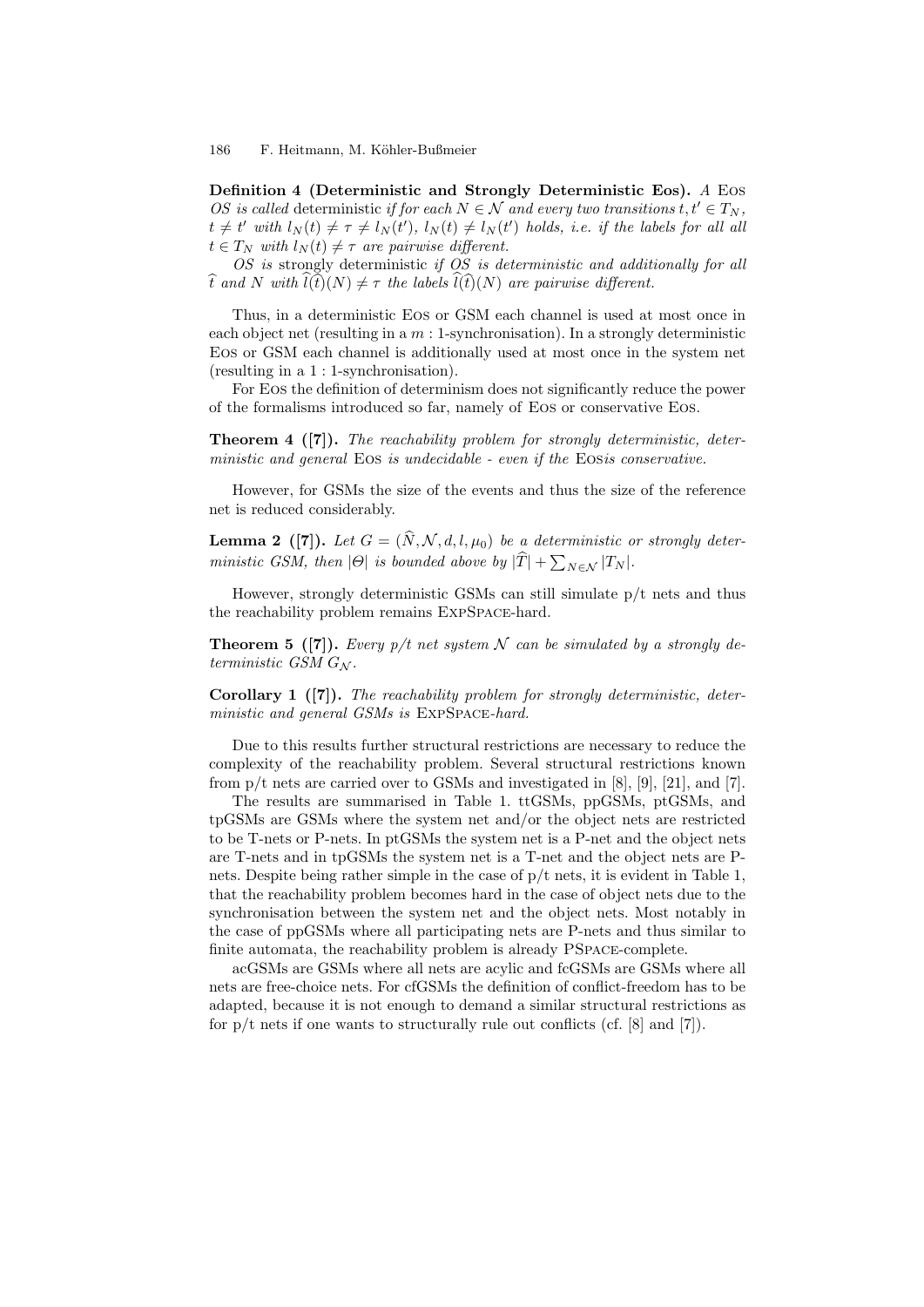|                 | strongly deterministic | deterministic          | general                |
|-----------------|------------------------|------------------------|------------------------|
| $\rm{lttGSM}$   |                        |                        |                        |
| ppGSM           | <b>PSPACE-complete</b> | <b>PSPACE-complete</b> | <b>PSPACE-complete</b> |
| $\vert$ ptGSM   | $NP$ -hard             | PSPACE-hard            | PSPACE-hard            |
| $_{\rm tpGSM}$  |                        |                        |                        |
| $ {\rm acGSM} $ | NP-hard                | NP-hard                | NP-hard                |
| $_{\rm clGSM}$  | NP-complete            | NP-hard                | NP-hard                |
| lfcGSM          | EXPSPACE-hard          | EXPSPACE-hard          | EXPSPACE-hard          |
| <b>GSM</b>      | EXPSPACE-hard          | EXPSPACE-hard          | EXPSPACE-hard          |
| cEos            | undecidable            | undecidable            | undecidable            |
| Eos             | undecidable            | undecidable            | undecidable            |

**Table 1.** Complexity of the reachability problem for various formalisms.

**Definition 5** (Conflict-Free GSMs ([8])). *A GSM*  $OS = (\hat{N}, \mathcal{N}, d, l, \mu_0)$  *is* conflict-free *if*

1. 
$$
\forall N \in \mathcal{N} \cup {\hat{N}} \ \forall p \in \hat{P} \cup P_N : |p^{\bullet}| > 1 \Rightarrow p^{\bullet} \subseteq {}^{\bullet}p
$$
  
\n2.  $\forall N \in \mathcal{N} \ \forall p \in P_N : (\exists t \in p^{\bullet} \ \exists \hat{t}_1, \hat{t}_2 \in \hat{T} \ \exists \hat{p} \in \hat{P} \ \exists c \in C : \hat{t}_1 \neq \hat{t}_2 \land \hat{p} \in {}^{\bullet} \hat{t}_1 \cap {}^{\bullet} \hat{t}_2 \land d(\hat{p}) = N \land l_N(t) = \hat{l}(\hat{t}_1)(N) = \hat{l}(\hat{t}_2)(N) = c) \Rightarrow p \in t^{\bullet}$ 

*holds. We also say that OS is a* cfGSM*.*

Proofs for the results in Table 1 can be found in [7] with pointers to the literature where the results where first proven.

Most notably in Table 1 are the results for ppGSMs and for fcGSMs. They show that even very strong structural restrictions as in the case of ppGSMs lead to an already hard to solve reachability problem and that more openly structural restrictions as in the case of fcGSMs where the formalism would be suitable for modelling purposes lead to complexity results that render algorithms practically unusable. Thus other restrictions than structural restrictions are necessary if one aims at solving the reachability problem quickly.

## **4 Dynamics Restrictions**

In [7] unary and persistent Eos are introduced where in unary Eos in each reachable marking at most one event is enabled and in persistent Eos conflicts are dynamically ruled out. For both formalisms, however, the reachability problem remains undecidable. These dynamical restrictions are thus not strong enough for our purpose.

In general, the state space of an Eos is of infinite size which is a source for undecidability results or strong lower complexity bounds. In [19] we therefore introduced four different notions of safeness for Eos,  $safe(1)$ ,  $safe(2)$ ,  $safe(3)$ , and safe(4), to adapt the notion of safeness for  $p/t$  nets to Eos. For  $p/t$  nets 1-safeness guarantees not only finiteness of the state space size but also that each reachable marking can be seen as a set. This set idea is adapted in [19]. Furthermore, a safe $(4)$  Eos is also a safe $(3)$  Eos which is in turn a safe $2$  Eos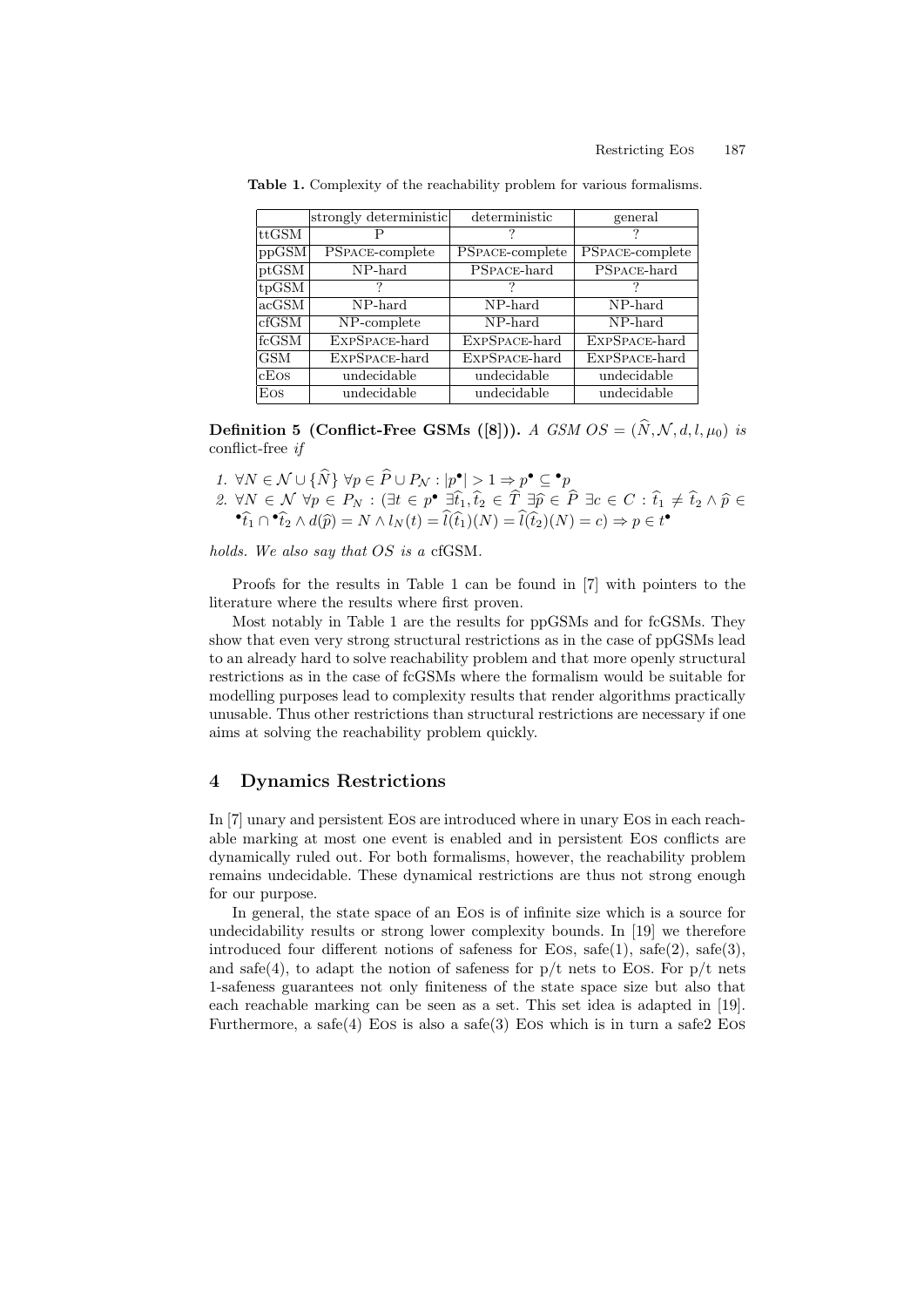and so on. Positive results concerning the solvability of the reachability problem thus carry over from  $\text{safe}(i)$  to  $\text{safe}(i+1)$  and negative results carry over from safe $(i + 1)$  to safe $(i)$ .

However, despite the fact that the markings are sets,  $\text{safe}(1)$  and  $\text{safe}(2)$ Eosstill have an infinite state space and the reachability problem remains undecidable for them even if the Eos is additionally structurally restricted.

**Theorem 6 ([19], [7]).** *The reachability problem is undecidable for safe(1) or safe(2)* Eos *- even in the case of strongly deterministic and conservative* Eos*.*

In the following we concentrate on  $\text{safe}(3)$  Eos which have a finite state space.

**Definition 6 (Safeness).** *An* Eos *OS is* safe(3) *or simply* safe *iff for all reachable markings there is at most one token on each system net place and each net-token is safe:*

$$
\forall \mu \in RS(OS) : \forall \widehat{p} \in \widehat{P} : \Pi^1(\mu)(\widehat{p}) \le 1 \land \forall N \in \mathcal{N} : \forall p \in P_N : \forall \widehat{p}[M] \le \mu : M(p) \le 1
$$

**Theorem 7** ([19], [7]). If an Eos is safe(3) or safe(4), then its set of reachable *markings is finite.*

Indeed, an upper bound for the state space size if given in [7]. Let  $k := |P|$ and  $l := \max\{|P_N| \mid N \in \mathcal{N}\}\$ , then there are at most  $(1+2^l)^k$  different markings.

For safe Eos two very strong result can be shown. Not only are reachability and liveness decidable, but every property that can be expressed in the temporal logics LTL or CTL can be decided in polynomial space in the size of the Eos and the formula. The the problems are PSpace-hard follows directly from similar results for safe  $p/t$  nets (see e.g. [5]). It is thus surprising that this bound can also be met from above in the case of safe Eos despite their quite huge state space.

**Theorem 8 ([19], [7]).** *Given a safe(3) or safe(4)* Eos *OS and an LTL formula ϕ, checking whether OS satisfies ϕ can be done in polynomial space in the size of OS and*  $\phi$ *, that is, there is a polynomial p, independent of OS and*  $\phi$ *, such that the algorithm uses*  $O(p(|OS| + |\phi|))$  *space.* 

**Corollary 2.** *The reachability problem for safe* Eos *is* PSpace*-complete.*

**Theorem 9 ([20], [7]).** *Given a safe(3) or safe(4)* Eos *OS and a CTL formula*  $\phi$  *checking whether OS satisfies*  $\phi$  *can be done in*  $O(|OS|^4 \cdot |\phi|)$  *space.* 

**Corollary 3.** *The liveness problem for safe* Eos *is* PSpace*-complete.*

Both model checking algorithms are an adaption of a technique from Esparza for 1-safe  $p/t$  nets [5]. The LTL model checking algorithms additionally uses techniques from Vardi from automata theory [29].

The proofs of the above theorems are very involved. Detailed discussions and proofs can be found in [19], [20], and [7].

In addition to the results above it can also be decided in polynomial space if an Eos is safe(3), which is helpful from a modelling point of view.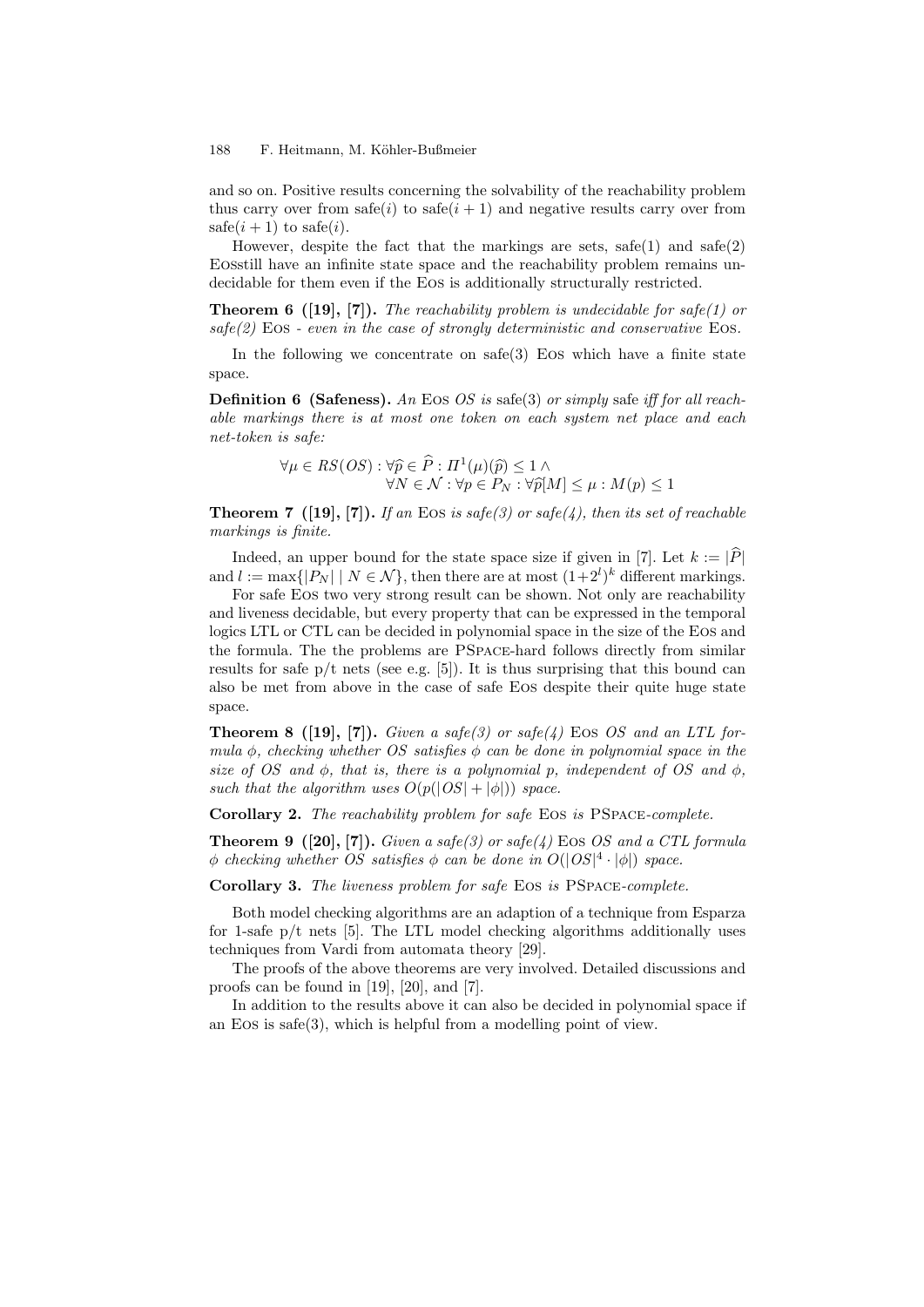**Theorem 10 ([7]).** *Given an* Eos *OS it is* PSpace*-complete to decide if OS is safe.*

Safe Eos can in addition be structurally restricted. In some cases as in the case of conflict-free Eos this reduces the complexity of the reachability problem (cf. Table 2). However, the formalisms where this happens seem to be too restricted to be useful in a modelling context.

**Table 2.** Complexity of the reachability problem for *safe* Eos with further structural restrictions.

|            | strongly deterministic | deterministic                        | general         |
|------------|------------------------|--------------------------------------|-----------------|
| ttGSM      |                        | <b>PSPACE</b>                        | <b>PSPACE</b>   |
| ppGSM      | PSPACE-complete        | $\overline{\text{PSPACE}}$ -complete | PSPACE-complete |
| ptGSM      | NP-hard, PSPACE        | PSPACE-complete                      | PSPACE-complete |
| tpGSM      | <b>PSPACE</b>          | <b>PSPACE</b>                        | <b>PSPACE</b>   |
| acGSM      | <b>PSPACE</b>          | <b>PSPACE</b>                        | <b>PSPACE</b>   |
| cfGSM      |                        | <b>PSPACE</b>                        | <b>PSPACE</b>   |
| fcGSM      | PSPACE-complete        | <b>PSPACE-complete</b>               | PSPACE-complete |
| <b>GSM</b> | PSPACE-complete        | PSPACE-complete                      | PSPACE-complete |
| cEos       | PSPACE-complete        | PSPACE-complete                      | PSPACE-complete |
| Eos        | PSPACE-complete        | <b>PSPACE-complete</b>               | PSPACE-complete |

A discussion of structural restrictions of  $\text{safe}(1)$  and  $\text{safe}(2)$  Eos can be found in [7].

## **5 Conclusion and Outlook**

In summary we have investigated formalisms which are useful to model mobility, interaction, and nesting of structures. We then focused on object nets, but it is possible to adapt these results for other formalisms mentioned in the introduction. Since in their general form object nets are Turing-complete it was our goal to restrict the formalism of elementary object systems such that modelling capabilities mostly remain and interesting applications can still be conveniently modelled, and also such that properties can be automatically and quickly verified.

To achieve this goal we have restricted the formalism structurally and dynamical. We introduced restrictions natural for object nets like determinism and strong determinism and carried over restrictions known from p/t nets to object nets. We then focused on the complexity of the reachability problem to evaluate the formalisms. The results are summarised in Table 1 and 2.

As a conclusion structural restrictions alone are not enough even if the possibility to synchronise is additionally restricted. The restriction to safe(3) Eos,however, allows for a quick verification of important properties and is also still useful from a modelling point of view.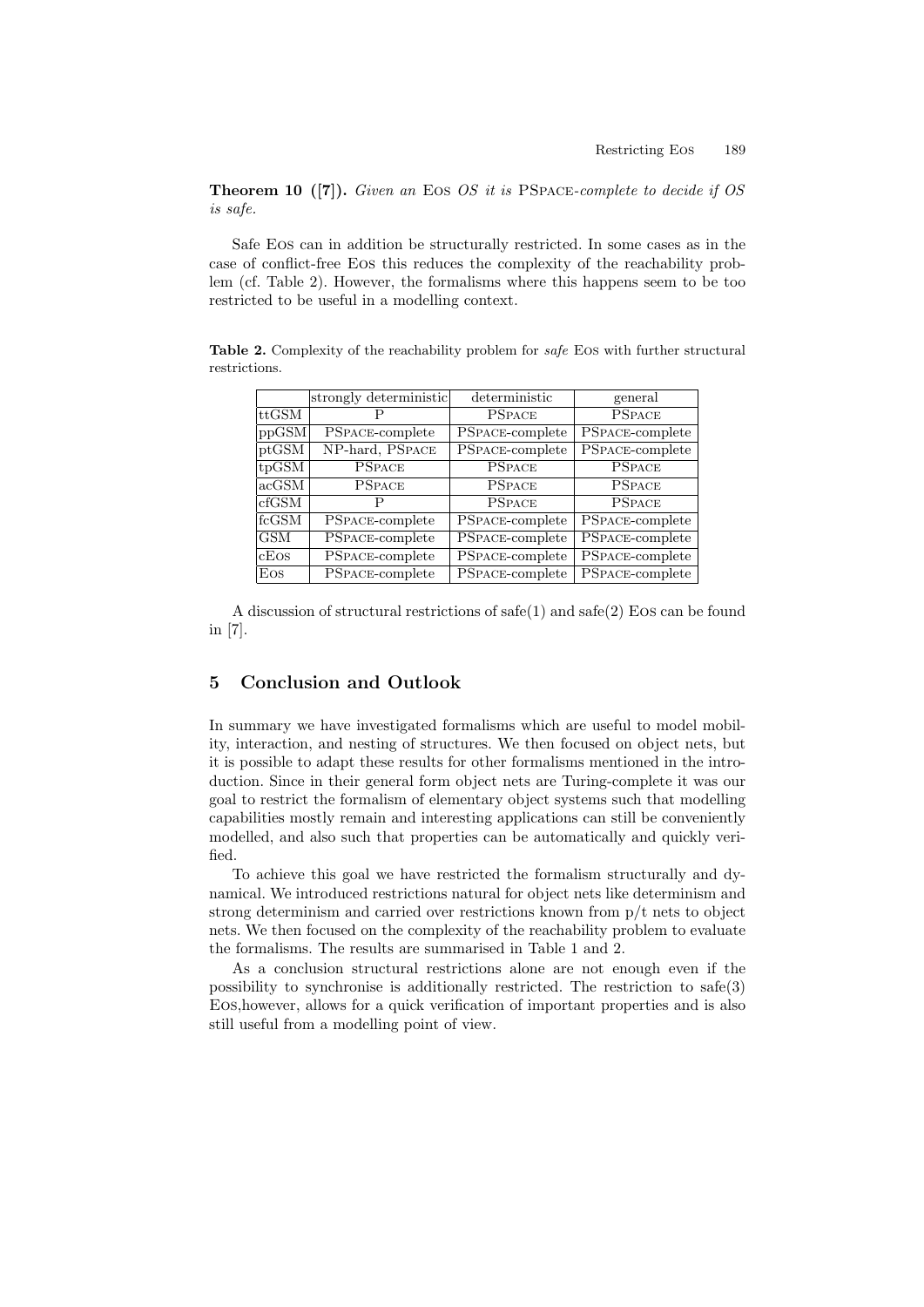In [7] Eos and GSMs are furthermore generalised to an arbitrary but fixed nesting depth  $k > 2$ . In this case a safeness definition can also be introduced which allows to carry over the results for CTL and LTL model checking. These problems are then solvable in polynomial space, too, albeit the polynomial worsens.

Also in [7] object net systems are introduced, which allow a vertical transport of net tokens, i.e. a transport of net tokens between nesting levels. For this systems different safeness definitions are introduced in [7]. In particular, it is not enough to demand that on each place resides at most one (net) token. Due to the arbitrary nesting depth, the state space might still be infinite. However, for the strongest safeness definition for object net systems in [7], which among other things does not allow the creation and destruction of net tokens, again PSpacecompleteness results for LTL- and CTL-model-checking can be established.

Open question in the context presented here are, obviously, to match upper and lower bounds in the tables above. While this might be interesting from a theoretical point of view, the effect for the question tackled here are limited. The open cases are for formalisms which are structurally restricted in such a way, that using them in a modelling context is doubtful. Thus even if the reachability problem is solvable more quickly than PSpace the formalisms will not be practically useful.

Another open question concerns the borderline between  $\text{safe}(1)$  and  $\text{safe}(2)$ Eos and the borderline between  $\text{safe}(3)$  and  $\text{safe}(4)$  Eos. While it is known that e.g. for safe(3) and safe(4) Eos the reachability problem is PSPACE-complete, the polynomial will almost surely be smaller for safe(4) Eos. Again this question is more from a theoretical nature.

A question with much practical relevance is how to improve the LTL- and CTL-model-checking algorithms uses so far in this context. In [7] the algorithm are rather direct and not optimised. It is to be expected that these algorithms can be improved. Afterwards, it would be nice to implement these algorithms in a tool which can then be used by modellers. We believe that such a tool might be very useful in practice, since many applications can be modelled more intuitively with object nets and such a tool would allow to verify properties of the model automatically and with modest time and space requirements.

Questions not tackled so far which would open up whole new directions are *compositionality* and *adaptivity*. The goal in compositionality is to find properties and restrictions such that properties of the whole system can than be deduced from properties of components treated in isolation. This might reduce the complexity considerably. First results concerning compositionality with regard to nested nets are published in [3] and [4].

Adaptivity means to introduce formalisms which do not only allow a transport of net tokens as presented here, but also to manipulated these net tokens during run-time. First formalisms which allow this are adaptive workflow nets [25] and higher order nets [22].

This two questions, how to introduce compositionality and adaptivity for object nets, are the questions we want to tackle in the future. We believe that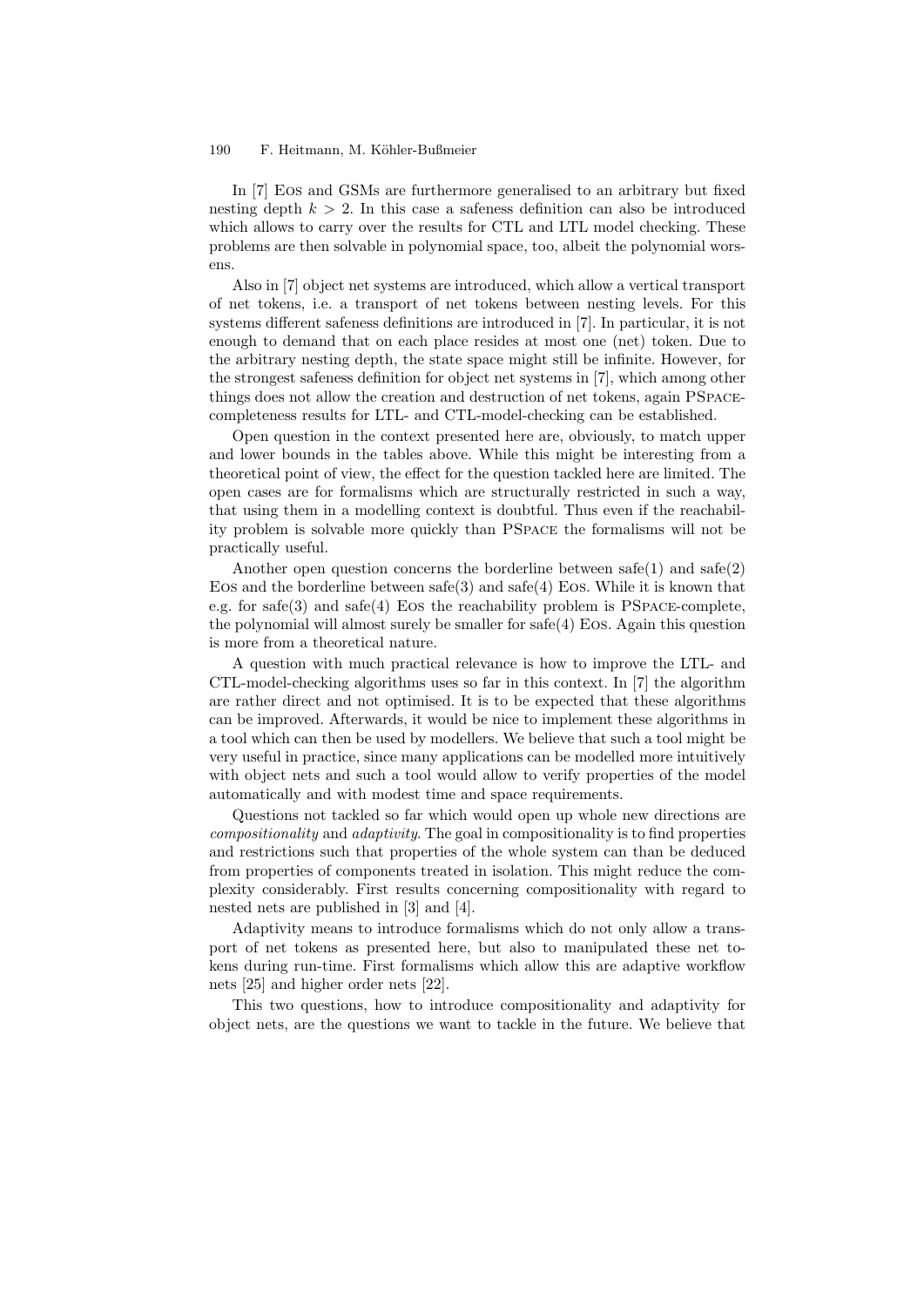they will be of high practical relevance for run-time analysis of systems in general and workflows in particular.

# **References**

- 1. Luca Cardelli and Andrew D. Gordon. Mobile ambients. *Theoretical Computer Science*, 240:177–213, 2000.
- 2. G. Castagna, J. Vitek, and F. Zappa Nardelli. The seal calculus. *Information and Computation*, 201:1–54, 2005.
- 3. Leonid W. Dworzański and Irina A. Lomazova. On compositionality of boundedness and liveness for nested Petri nets. In Marcin Szczuka, Ludwik Czaja, Andrzej Skowron, and Magdalena Kacprzak, editors, *Concurrency, Specification and Programming (CS&P 2011), Proceedings, Pultusk, Poland, 2011. Białystok University* of Technology.
- 4. Leonid W. Dworzański and Irina A. Lomazova. On compositionality of boundedness and liveness for nested Petri nets. *Fundamenta Informaticae*, 120(3–4):275– 293, 2012.
- 5. Javier Esparza. Decidability and complexity of petri net problems an introduction. In Wolfgang Reisig and Grzegorz Rozenberg, editors, *Lectures on Petri Nets I: Basic Models, Advances in Petri Nets*, volume 1491 of *Lecture Notes in Computer Science*, pages 374–428. Springer-Verlag, 1998.
- 6. Serge Haddad and Denis Poitrenaud. Theoretical aspects of recursive Petri nets. In S. Donatelli and J. Kleijn, editors, *Application and Theory of Petri Nets*, volume 1639 of *Lecture Notes in Computer Science*, pages 228–247. Springer-Verlag, 1999.
- 7. Frank Heitmann. *Algorithms and Hardness Results for Object Nets*. PhD thesis, University of Hamburg, 2013.
- 8. Frank Heitmann and Michael Köhler-Bußmeier. On defining conflict-freedom for object nets. In B. Farwer and M. K¨ohler-Bußmeier, editors, *Proceedings of the Second International Workshop on Logic, Agents, and Mobility (LAM 2011)*, 2011.
- 9. Frank Heitmann and Michael Köhler-Bußmeier. P- and t-systems in the netswithin-nets-formalism. In Serge Haddad and Lucia Pomello, editors, *Application and Theory of Petri Nets. 33rd International Conference, PETRI NETS 2012. Hamburg, Germany, June 2012. Proceedings*, volume 7347 of *Lecture Notes in Computer Science*, pages 368–387. Springer-Verlag, 2012.
- 10. Kunihiko Hiraishi.  $PN^2$ : An elementary model for design and analysis of multiagent systems. In Farhad Arbab and Carolyn L. Talcott, editors, *Coordination Models and Languages, COORDINATION 2002*, volume 2315 of *Lecture Notes in Computer Science*, pages 220–235. Springer-Verlag, 2002.
- 11. Kathrin Hoffmann, Hartmut Ehrig, and Till Mossakowski. High-level nets with nets and rules as tokens. In *Application and Theory of Petri Nets and Other Models of Concurrency*, volume 3536 of *Lecture Notes in Computer Science*, pages 268 – 288. Springer-Verlag, 2005.
- 12. Michael Köhler. The reachability problem for object nets. *Fundamenta Informaticae*, 79(3-4):401 – 413, 2007.
- 13. Michael Köhler, Daniel Moldt, and Heiko Rölke. Modeling the behaviour of Petri net agents. In J. M. Colom and M. Koutny, editors, *Application and Theory of Petri Nets*, volume 2075 of *Lecture Notes in Computer Science*, pages 224–241. Springer-Verlag, 2001.